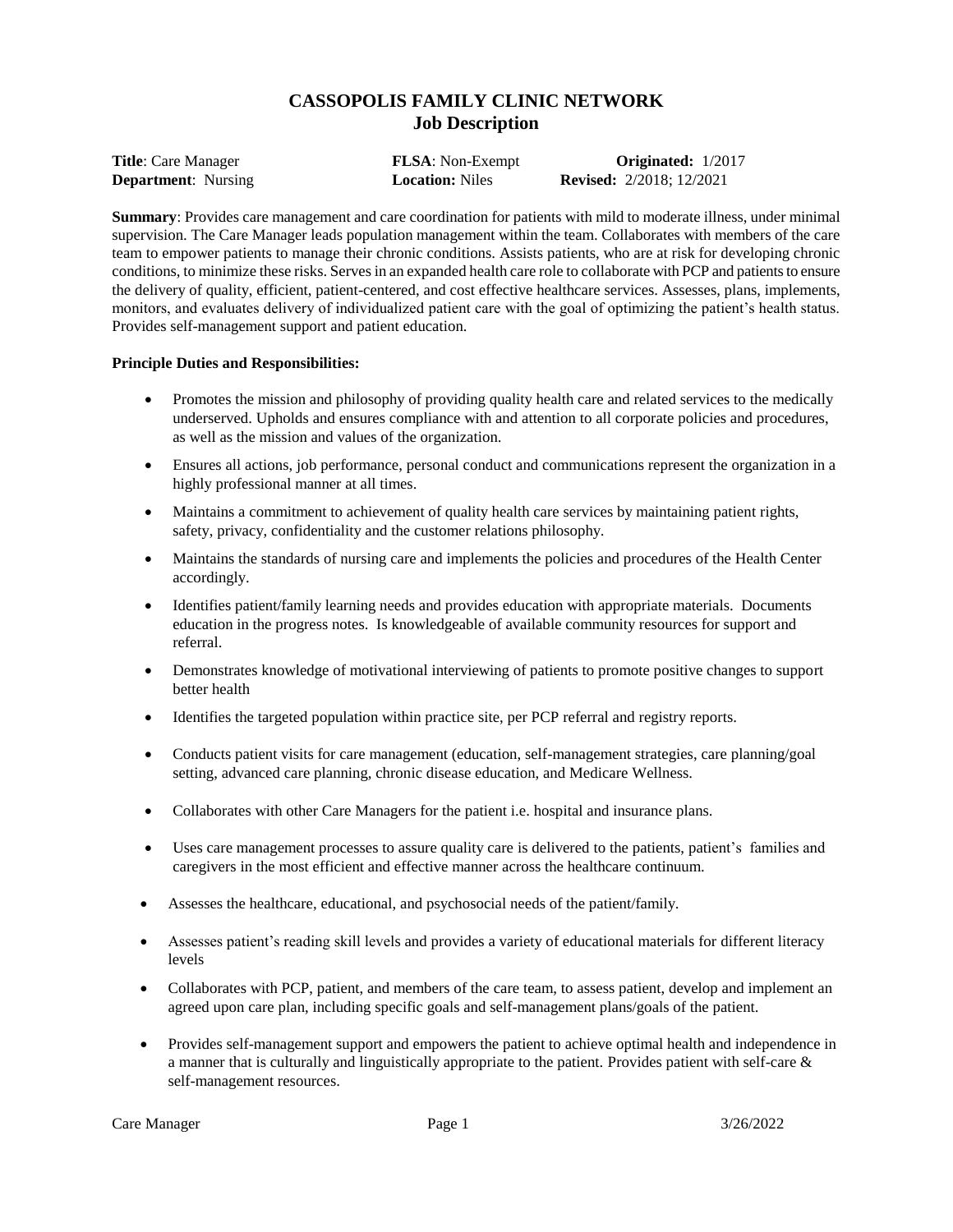- Implements evidenced-based care, chronic disease protocols, and guidelines. Utilizes registries to identify patients with chronic conditions, and gaps in clinical care. Utilizes patient lists to ensure overdue tests/labs are completed, monitors individual patient progress and population management.
- Provides follow up with patient/family when patient transitions from one setting to another. Completes post hospital discharge calls: Medication reconciliation, PCP or specialist follow-up appointment, assesses symptoms, teaches warning signs, coordinates care, reviews discharge instructions, and problem-solves barriers.
- Consults with and acts as a resource to other health center staff and providers for coordinating care for the patient.
- Establishes and maintains open and positive communications with other health team members and other departments.
- Participates in continuous quality improvement to enhance care management in the office setting.
- Maintains required documentation for all care management activities.
- Works with health center staff to continuously evaluate processes, identify problems, and propose/develop process improvement strategies to enhance the Patient Centered Medical Home.
- Meets regularly with the care team to plan care and discuss cases. Exchanges appropriate information with team members in an informal manner as part of the daily routine, including daily huddles.
- Attends conferences and trainings as requested.
- Performs other duties as assigned.

# **Knowledge, Skills and Abilities Required:**

Education:

A level of knowledge normally acquired through completion of RN or BSN program.

Experience:

 Two years of experience with patients in primary care/ambulatory care, home health agency, skilled nursing facility, or hospital within the past five years.

Interpersonal:

- Detail-oriented, thorough, and able to handle multiple tasks and projects with varying deadlines and priorities.
- Ability to coordinate services across multiple continuums of care ensuring safe, effective transitions of care.
- Time management, priority setting, and work delegation /organization.
- General computer knowledge and capability to use computers to work with a registry and an electronic health record.
- Empathy, mental alertness, precision, analytical problem-solving abilities, excellent written & verbal communication skills. Focused and self-motivated.

Abilities:

- Ability to use the nursing process and apply critical thinking to meet patients/caregivers needs. Ability to organize, prioritize and manage time as a self-directed individual.
- Knowledge of chronic conditions, evidenced-based guidelines, prevention, wellness, health risk assessment, and patient education.
- Ability to affect change, work as a productive and effective team member, to be flexible, and adapt to

Care Manager 2 3/26/2022